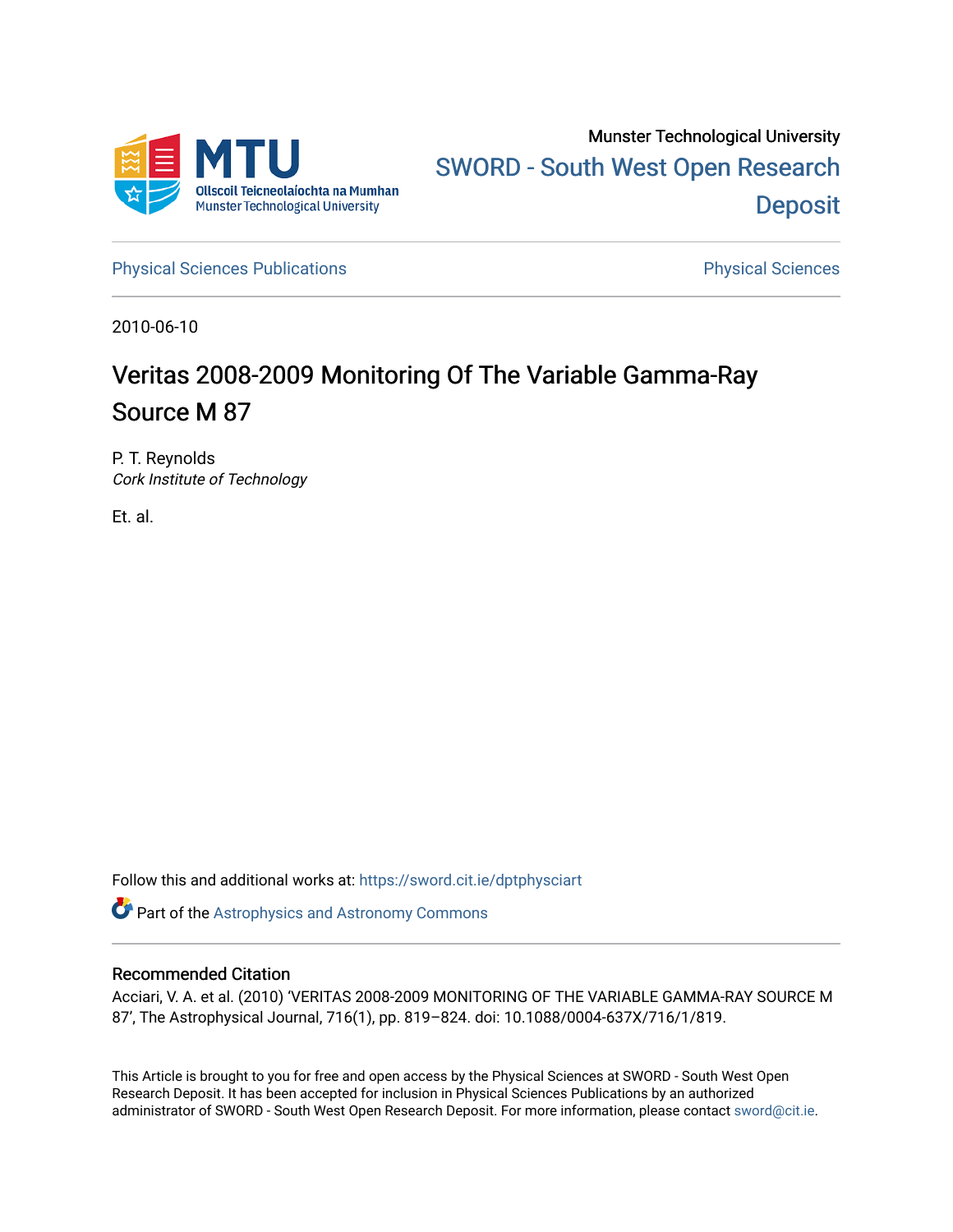## VERITAS 2008–2009 MONITORING OF THE VARIABLE GAMMA-RAY SOURCE M 87

V. A. Acciari<sup>1</sup>, E. Aliu<sup>2</sup>, T. Arlen<sup>3</sup>, T. Aune<sup>4</sup>, M. Beilicke<sup>5</sup>, W. Benbow<sup>1</sup>, D. Boltuch<sup>6</sup>, S. M. Bradbury<sup>7</sup>, J. H. Buckley<sup>5</sup>, V. BUGAEV<sup>5</sup>, K. BYRUM<sup>8</sup>, A. CANNON<sup>9</sup>, A. CESARINI<sup>10</sup>, Y. C. CHOW<sup>3</sup>, L. CIUPIK<sup>11</sup>, P. COGAN<sup>12</sup>, W. CUI<sup>13</sup>, R. DICKHERBER<sup>5</sup>, C. DUKE<sup>14</sup>, J. P. FINLEY<sup>13</sup>, G. FINNEGAN<sup>15</sup>, P. FORTIN<sup>2,[28](#page-2-0)</sup>, L. FORTSON<sup>11</sup>, A. FURNISS<sup>4</sup>, N. GALANTE<sup>1</sup>, D. GALL<sup>13</sup>, G. H. GILLANDERS<sup>10</sup>, S. GODAMBE<sup>15</sup>, J. GRUBE<sup>9</sup>, R. GUENETTE<sup>12</sup>, G. GYUK<sup>11</sup>, D. HANNA<sup>12</sup>, J. HOLDER<sup>6</sup>, C. M. HUI<sup>15</sup>, T. B. Humensky<sup>16</sup>, A. Imran<sup>17</sup>, P. Kaaret<sup>18</sup>, N. Karlsson<sup>11</sup>, M. Kertzman<sup>19</sup>, D. Kieda<sup>15</sup>, A. Konopelko<sup>20</sup>, H. KRAWCZYNSKI<sup>5</sup>, F. KRENNRICH<sup>17</sup>, M. J. LANG<sup>10</sup>, S. LEBOHEC<sup>15</sup>, G. MAIER<sup>12,[29](#page-2-0)</sup>, S. MCARTHUR<sup>5</sup>, A. McCann<sup>12</sup>, M. McCutcheon<sup>12</sup>, J. Millis<sup>21,[30](#page-2-0)</sup>, P. Moriarty<sup>22</sup>, R. A. Ong<sup>3</sup>, A. N. Otte<sup>4</sup>, D. Pandel<sup>18</sup>, J. S. Perkins<sup>1</sup>, A. Pichel<sup>23</sup>, M. Pohl<sup>17,[31](#page-2-0)</sup>, J. Quinn<sup>9</sup>, K. Ragan<sup>12</sup>, L. C. Reyes<sup>24</sup>, P. T. Reynolds<sup>25</sup>, E. Roache<sup>1</sup>, H. J. Rose<sup>7</sup>, A. C. Rovero<sup>23</sup>, M. SCHROEDTER<sup>17</sup>, G. H. SEMBROSKI<sup>13</sup>, G. DEMET SENTURK<sup>26</sup>, A. W. SMITH<sup>8</sup>, D. STEELE<sup>11,[32](#page-2-0)</sup>, S. P. SWORDY<sup>16</sup>, M. THEILING<sup>1</sup>, S. THIBADEAU<sup>5</sup>, A. VARLOTTA<sup>13</sup>, S. VINCENT<sup>15</sup>, R. G. WAGNER<sup>8</sup>, S. P. WAKELY<sup>16</sup>, J. E. WARD<sup>9</sup>, T. C. WEEKES<sup>1</sup>, A. WEINSTEIN<sup>3</sup>, T. WEISGARBER<sup>16</sup>, D. A. WILLIAMS<sup>4</sup>, S. WISSEL<sup>16</sup>, M. WOOD<sup>3</sup>, B. ZITZER<sup>13</sup>, D. E. HARRIS<sup>27</sup>, AND F. MASSARO<sup>27</sup> <sup>1</sup> Fred Lawrence Whipple Observatory, Harvard-Smithsonian Center for Astrophysics, Amado, AZ 85645, USA <sup>2</sup> Department of Physics and Astronomy, Barnard College, Columbia University, NY 10027, USA <sup>3</sup> Department of Physic <sup>3</sup> Department of Physics and Astronomy, University of California, Los Angeles, CA 90095, USA<br><sup>4</sup> Santa Cruz Institute for Particle Physics and Department of Physics, University of California, Santa Cruz, CA 95064, USA<br><sup>5</sup> <sup>13</sup> Department of Physics, Purdue University, West Lafayette, IN 47907, USA<br><sup>14</sup> Department of Physics, Grinnell College, Grinnell, IA 50112-1690, USA<br><sup>15</sup> Department of Physics and Astronomy, University of Utah, Salt La <sup>20</sup> Department of Physics, Pittsburg State University, 1701 South Broadway, Pittsburg, KS 66762, USA <sup>21</sup> Department of Physics, Anderson University, 1100 East 5th Street, Anderson, IN 46012, USA <sup>23</sup> Instituto de Astronomia y Fisica del Espacio, Casilla de Correo 67-Sucursal 28, (C1428ZAA) Ciudad Autónoma de Buenos Aires, Argentina<br><sup>23</sup> Instituto de Astronomia y Física del Espacio, Casilla de Correo 67-Sucursal 2

*Received 2009 November 2; accepted 2010 April 26; published 2010 May 21*

## ABSTRACT

M 87 is a nearby radio galaxy that is detected at energies ranging from radio to very high energy (VHE) gamma rays. Its proximity and its jet, misaligned from our line of sight, enable detailed morphological studies and extensive modeling at radio, optical, and X-ray energies. Flaring activity was observed at all energies, and multi-wavelength correlations would help clarify the origin of the VHE emission. In this paper, we describe a detailed temporal and spectral analysis of the VERITAS VHE gamma-ray observations of M 87 in 2008 and 2009. In the 2008 observing season, VERITAS detected an excess with a statistical significance of 7.2 standard deviations (*σ*) from M 87 during a joint multi-wavelength monitoring campaign conducted by three major VHE experiments along with the *Chandra X-ray Observatory*. In 2008 February, VERITAS observed a VHE flare from M 87 occurring over a 4 day timespan. The peak nightly flux above 250 GeV was  $(1.14 \pm 0.26) \times 10^{-11}$  cm<sup>-2</sup> s<sup>-1</sup>, which corresponded to 7.7% of the Crab Nebula flux. M 87 was marginally detected before this 4 day flare period, and was not detected afterward. Spectral analysis of the VERITAS observations showed no significant change in the photon index between the flare and pre-flare states. Shortly after the VHE flare seen by VERITAS, the *Chandra X-ray Observatory* detected the flux from the core of M 87 at a historical maximum, while the flux from the nearby knot HST-1 remained quiescent. Acciari et al. presented the 2008 contemporaneous VHE gamma-ray, *Chandra* X-ray, and Very Long Baseline Array radio observations which suggest the core as the most likely source of VHE emission, in contrast to the 2005 VHE flare that was simultaneous with an X-ray flare in the HST-1 knot. In 2009, VERITAS continued its monitoring of M 87 and marginally detected a 4.2*σ* excess corresponding to a flux of ∼1% of the Crab Nebula. No VHE flaring activity was observed in 2009.

*Key words:* galaxies: individual (M87, VER J1230+123) – gamma rays: galaxies

*Online-only material:* color figures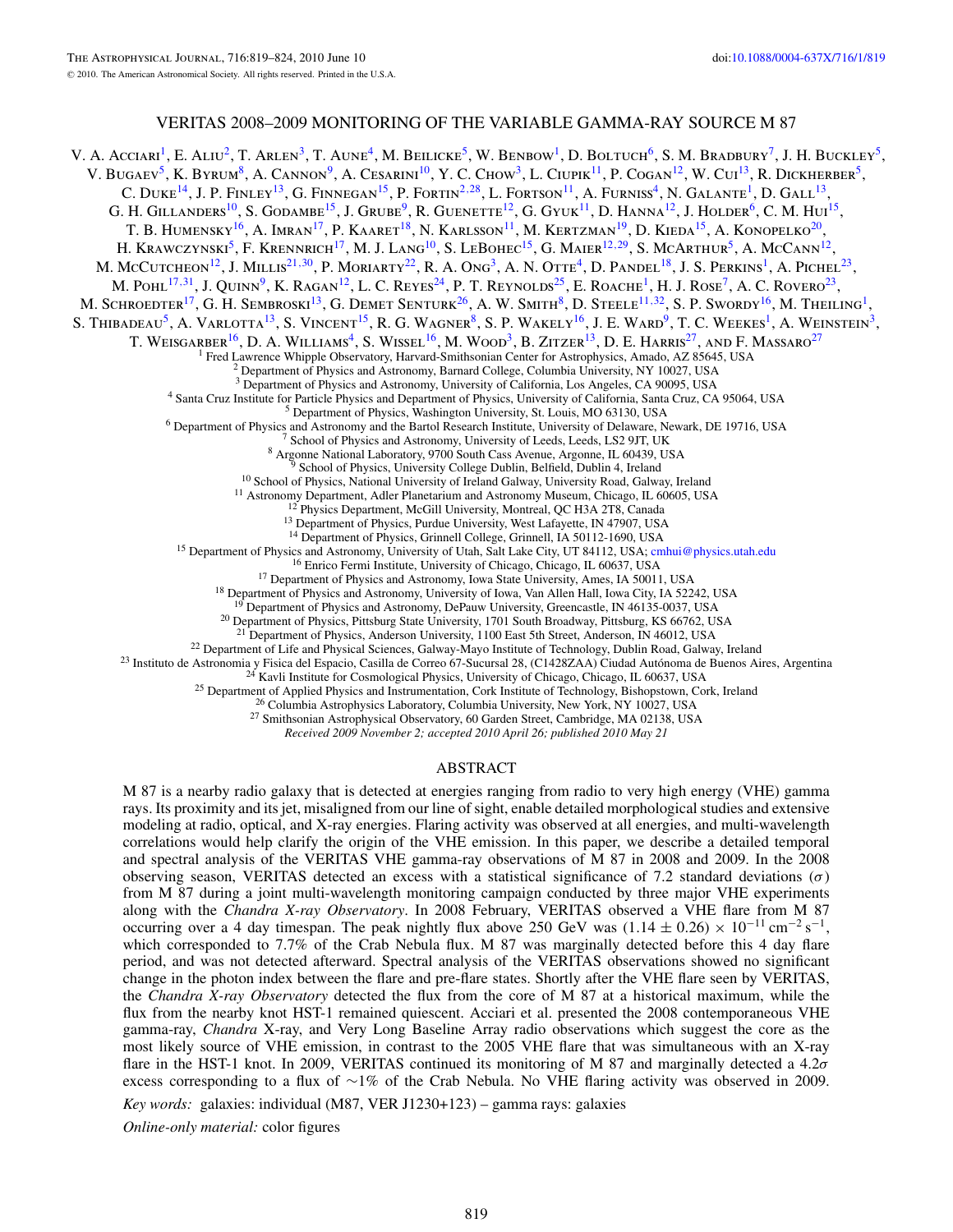## 1. INTRODUCTION

<span id="page-2-0"></span>M 87 is an FR I radio galaxy located at a distance of 16.7 Mpc near the center of the Virgo cluster. It has been observed at all wavelengths ranging from radio to very high energy (VHE) gamma-rays. Its core is an active galactic nucleus (AGN) powered by a supermassive black hole of mass  $(6.0 \pm 0.5) \times$  $10^9 M_{\odot}$  (Gebhardt & Thomas [2009;](#page-6-0) see the supporting material of Acciari et al. [2009](#page-6-0) for mass corrected distance assumption), which is the source from which the first plasma jet emission was observed (Curtis [1918\)](#page-6-0). Most of the known extragalactic VHE sources are blazars (TeVCat 2007), AGNs with a jet aligned close to the line of sight; in contrast, the jet of M 87 is misaligned. Apparent superluminal motion was observed in both the radio (Cheung et al. [2007\)](#page-6-0) and optical (Biretta et al. [1999\)](#page-6-0) bands for different features along the jet, constraining the jet orientation to less than 30◦ from the line of sight at the location of the HST-1 knot, which is located 0*.* 86 from the core (Harris et al. [2009\)](#page-6-0).

VHE emission from M 87 was first reported by the HEGRA collaboration at a statistical significance of 4*.*1*σ* during their 1998–1999 observations (Aharonian et al. [2003\)](#page-6-0). This was confirmed by the HESS collaboration (Aharonian et al. [2006\)](#page-6-0), which additionally reported year-scale flux variability. The observed variability provides a size constraint on the VHE emission production region and disfavors large-scale gamma-ray production models, such as the dark matter annihilation model (Baltz et al. [2000\)](#page-6-0) and the interacting cosmic-ray proton scenario (Pfrommer & Ensslin [2003\)](#page-6-0) which predict steady gamma-ray emission. However, the angular resolution of imaging atmospheric Cherenkov telescopes (IACTs) is insufficient to resolve any structure in M 87. Aharonian et al. [\(2006\)](#page-6-0) also reported fast (2 day scale) variability during a high state of gamma-ray activity in 2005, which further constrains the VHE emission size and favors the immediate vicinity of the M 87 black hole as the VHE production site; on the other hand, *Chandra* X-ray observations at the time of the VHE flare indicated a different scenario. Strong flux variability from both the core and HST-1 in the energy range 0*.*2–6 keV has been detected by *Chandra* M 87 monitoring since 2002 (Harris et al. [2003\)](#page-6-0). At the same period of the flare observed by HESS in 2005, Harris et al. [\(2008\)](#page-6-0) reported an X-ray flux from HST-1 at more than 50 times the intensity observed in 2000, along with flaring activity observed in ultraviolet and radio wavelengths, suggesting the HST-1 knot as a more likely source of VHE emission than the core.

The All-Sky Monitor (ASM) on *RXTE* has provided daily monitoring of M 87 in the energy range 2–12 keV since 1996. However, ASM cannot resolve the core and the HST-1 knot. A year-scale correlation between the annual ASM*/ RXTE* X-ray flux and the VHE gamma-ray flux recorded over the past 10 years was reported by Acciari et al. [\(2008\)](#page-6-0). The core was presented as the more favorable VHE production site over HST-1 based on this year-scale correlation, and the non-detection of the 2005 flare in the HST-1 knot by ASM. However, no year-scale correlation has been seen with *Chandra* data of the M 87 core or the HST-1

<sup>28</sup> Now at the Laboratoire Leprince-Ringuet, Ecole Polytechnique, CNRS*/*IN2P3, F-91128 Palaiseau, France.

knot over the past five years in the 0*.*2–6 keV range. The ASM*/RXTE* quick-look results do not show any correlated activity with VHE observations at shorter timescales, as a result of the limited sensitivity of ASM.

The proximity of M 87 and its misaligned jet enable highresolution studies of its jet structures in radio, optical, and X-rays (Marshall et al. [2002;](#page-6-0) Perlman & Wilson [2005\)](#page-6-0). The jet morphology is similar in those wavebands, and leptonic synchrotron radiation is favored as the process for non-thermal emission within the jet (Wilson & Yang [2002\)](#page-6-0). Based on the multi-wavelength correlated activities and variability studies, the favored candidate for VHE emission is the small-scale (subarcsecond) jet region. Reimer et al. [\(2004\)](#page-6-0) propose a synchrotron proton blazar model in which protons are accelerated to energies above EeV and emit gamma rays via muon*/*pion synchrotron or proton synchrotron radiation. However, this model requires a strong magnetic field to accelerate the protons to such high energies, and the predicted VHE spectrum is steeper than observed. Several leptonic models involving synchrotron and inverse Compton (IC) radiation have also been suggested, with the multi-component emission originating in the inner jet. There is the model by Georganopoulos et al. [\(2005\)](#page-6-0) in which energetic electrons IC scatter off of synchrotron photons produced downstream in the decelerating jet, a scenario by Lenain et al. [\(2008\)](#page-6-0) in which VHE emission is produced via the synchrotron self-Compton (SSC) process inside several similar homogenous compact components that contain more energetic electrons than the jet, and the model by Tavecchio & Ghisellini  $(2008)$  in which a fast-moving spine is surrounded by a slower-moving sheath producing VHE emission via external-Compton scattering. Single-component SSC emission is recently modeled by Abdo et al. [\(2009\)](#page-6-0) with Very Long Baseline Array (VLBA) radio, *Chandra* X-ray, and *Fermi*-LAT 2009 data. However, comparing the model to archival non-flaring VHE data, it appears to underpredict the VHE emission.

The vicinity of the black hole (the core) has been suggested by Levinson [\(2000\)](#page-6-0) and Neronov & Aharonian [\(2007\)](#page-6-0) in the black hole magnetosphere model, in which gamma-ray photons are produced by electrons accelerated by the electromagnetic field of the black hole. The HST-1 knot, 0*.* 86 away from the core, has also been demonstrated as a possible location for jet reconfinement where photons can be upscattered to TeV energies via IC process (Stawarz et al. [2006\)](#page-6-0).

In 2008, the VHE gamma-ray experiments HESS, MAGIC, and VERITAS took part in a joint multi-wavelength monitoring campaign of M 87 along with *Chandra* (Beilicke et al. [2008\)](#page-6-0). The VHE observations were closely coordinated in order to guarantee a reasonable coverage around the *Chandra* pointings and a well-sampled VHE light curve during the first half of 2008. During this joint monitoring campaign, MAGIC reported flaring activities during a 13 day observation period between January 30 (MJD 54495) and February 11 (MJD 54507), with day-scale variability occurring throughout the duration of the flare (Albert et al. [2008\)](#page-6-0). Subsequently, the VERITAS collaboration triggered intensified observations of M 87, and detected a 4 day flare from February 9 (MJD 54505) to February 13 (MJD 54509). The VHE and *Chandra* X-ray light curves of the joint campaign, along with a coincident VLBA radio light curve, are presented in Acciari et al. [\(2009\)](#page-6-0), which also includes a discussion on the radio*/*VHE gamma-ray correlation as evidence that the VHE emission originates from the core.

The VHE flux monitoring campaign continued in 2009 with MAGIC and VERITAS. In this paper, we present the results

<sup>29</sup> Now at the DESY, Platanenallee 6, 15738 Zeuthen, Germany.

<sup>&</sup>lt;sup>30</sup> Now at the Department of Physics, Anderson University, 1100 East 5th Street, Anderson, IN 46012, USA.

 $31$  Now at the Institut für Physik und Astronomie, Universität Potsdam, 14476 Potsdam-Golm, Germany; DESY, Platanenallee 6, 15738 Zeuthen, Germany. <sup>32</sup> Now at the Los Alamos National Laboratory, MS H803, Los Alamos, NM 87545, USA.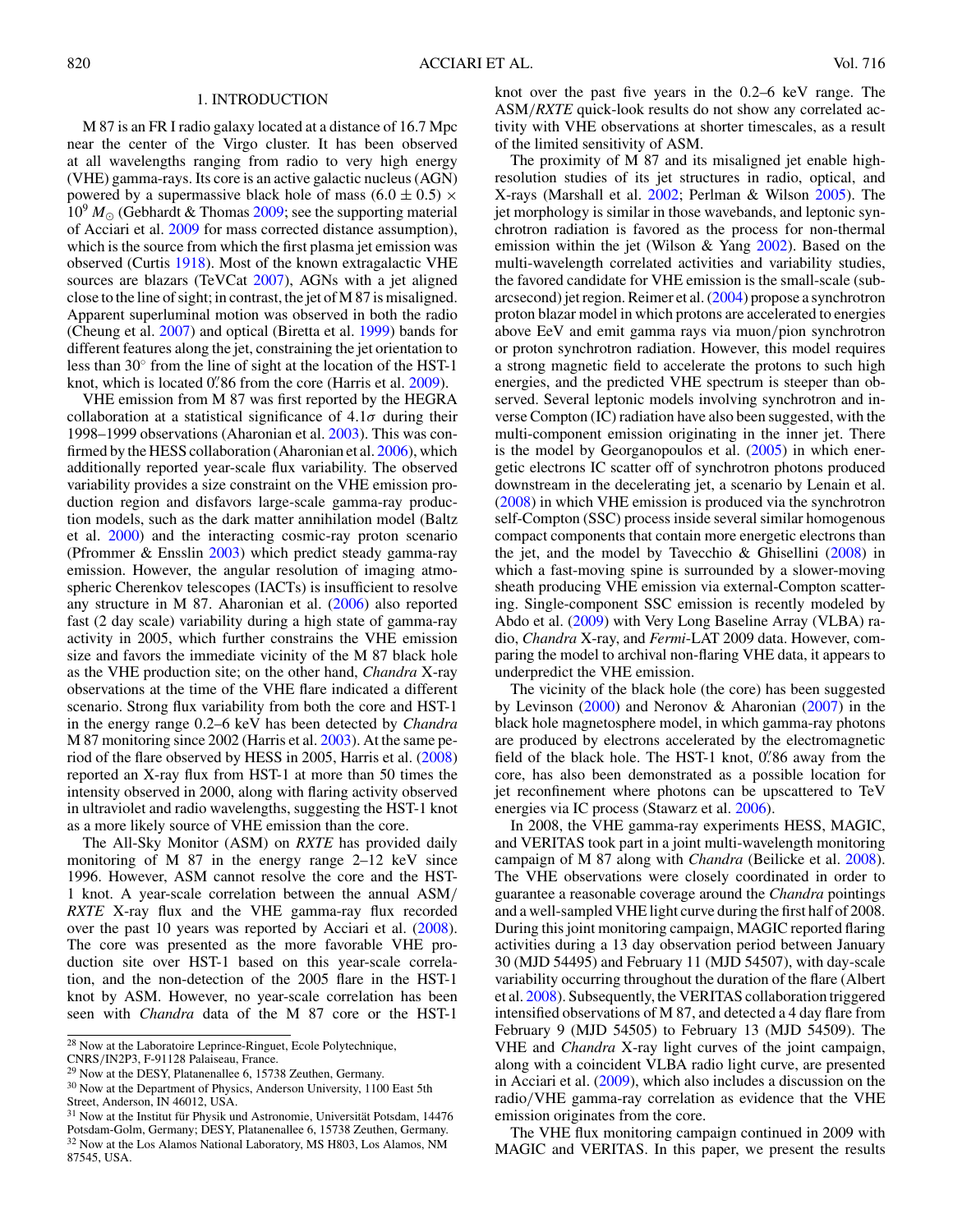<span id="page-3-0"></span>

| Energy<br>(TeV) | Differential Flux<br>$\rm (cm^{-2} \, s^{-1} \, TeV^{-1})$ | Significance<br>$(\sigma)$ |
|-----------------|------------------------------------------------------------|----------------------------|
| 0.24            | $(1.99 \pm 0.54) \times 10^{-11}$                          | 3.68                       |
| 0.42            | $(3.56 \pm 1.16) \times 10^{-12}$                          | 3.07                       |
| 0.75            | $(1.51 \pm 0.34) \times 10^{-12}$                          | 4.44                       |
| 1.33            | $(1.70 \pm 0.95) \times 10^{-13}$                          | 1.79                       |
| 2.37            | $(6.02 \pm 3.40) \times 10^{-14}$                          | 1.78                       |
| 4.22            | $(1.72 \pm 1.13) \times 10^{-14}$                          | 1.52                       |

from two seasons (2008–2009) of VERITAS observations, along with a full analysis on the timescale of the flux variability, and a search for spectral variability in the 2008 data set when the VHE flaring activity was observed.

## 2. OBSERVATIONS AND ANALYSIS

VERITAS is an array of four 12 m diameter IACTs located at the Fred Lawrence Whipple Observatory on Mount Hopkins  $(31°40' \text{ N}, 110°57' \text{ W})$  at an altitude of 1.3 km above sea level. Each telescope has a total area of 110  $m^2$  and an  $f/D$  ratio of 1.0. Each telescope camera is equipped with 499 photomultiplier tubes, arranged in a hexagonal lattice covering a field of view (FOV) of 3°5. The array is sensitive from ∼100 GeV to more than 30 TeV, with an effective area of up to  $10<sup>5</sup>$  m<sup>2</sup> and an angular resolution of 0°.1 at 1 TeV (68% containment). VERITAS can detect a source with 1% Crab Nebula flux in less than 50 hr, and a source with 5% Crab Nebula flux in ∼2.5 hr. For more technical details of VERITAS, see Holder et al. [\(2006\)](#page-6-0).

M 87 was observed with VERITAS for over 43 hr between 2007 December and 2008 May and over 25 hr between 2009 January and May, at a range of zenith angles from 19◦ to 41◦. All 2008 data and 81% of 2009 data used were taken with four telescopes, while 19% of 2009 data were taken with only a three-telescope array. After eliminating observations in poor weather and those with an unstable trigger rate, 37 hr and 19 hr of good-quality live time remain in 2008 and 2009, respectively.

Shower images from all working telescopes are first corrected in gain and timing using parameters obtained from the nightly laser calibration data (Hanna et al. [2008\)](#page-6-0). The images are then passed through a two-step cleaning process that retains pixels with a signal that is several times higher than the night-sky background level. Each shower image is then parameterized (Hillas [1985\)](#page-6-0) and the shower direction is reconstructed using the stereoscopic technique (Hofmann et al. [1999\)](#page-6-0). Events are then selected as gamma-ray-like if at least three camera images pass the standard cuts optimized for a 10% Crab Nebula flux source (Colin et al. [2008\)](#page-6-0). All the observations were performed in "wobble mode" where M 87 was tracked with a 0.5 offset relative to the camera such that the camera's FOV contain both the source region and regions for background estimation. The on-source region is defined by a 0.<sup>2</sup>15 radius circle centered on the M 87 core. All gamma-ray-like events within this region are summed as the ON count, and the background estimated from seven identically sized regions reflected from the source region around the camera center is summed as the OFF count (Berge et al. [2007\)](#page-6-0). The ON and OFF counts are then used in Formula (17) of Li & Ma  $(1983)$  to calculate the significance of the excess. As a standard procedure in VERITAS, the results were confirmed by at least one independent analysis package (Daniel et al. [2008\)](#page-6-0) which was presented in Acciari et al. [\(2009\)](#page-6-0).



**Figure 1.** VERITAS night-by-night VHE gamma-ray flux and *Chandra* X-ray flux (Harris et al. [2009\)](#page-6-0) from the core and from the HST-1 knot of M 87 in 2008. The flare period (MJD 54505−54509, February 9–13) seen in VHE gammarays coincides with a historically high state of the core in X-rays, while the HST-1 knot remains in a low flux state. The black slant-lined area shows the 99% confidence intervals of the pre-flare period, the black horizontal-lined area shows the 99% confidence intervals of the flare period, and the black line with the arrow indicates the upper limit of the post-flare period at 99% confidence level (Helene [1983\)](#page-6-0).

#### 3. RESULTS

## *3.1. 2008*

The VERITAS observations in 2008 resulted in 450 excess events, corresponding to a statistical significance of 7*.*2*σ*. The average flux above 250 GeV is  $(2.74 \pm 0.61) \times 10^{-12}$  cm<sup>-2</sup> s<sup>-1</sup>, corresponding to 1*.*8% of the Crab Nebula flux. The differential energy spectrum of M 87 measured by VERITAS in 2008 is consistent with a power-law distribution  $dN/dE = \Phi_0(E/\text{TeV})^{-\Gamma}$ with  $\Phi_0 = (5.17 \pm 0.91_{stat} \pm 1.03_{stat}) \times 10^{-13} \text{ cm}^{-2} \text{s}^{-1} \text{ TeV}^{-1}$ and  $\Gamma = 2.49 \pm 0.19_{\text{stat}} \pm 0.20_{\text{syst}}$ . The  $\chi^2/\text{dof}$  for the powerlaw fit is 3.1*/*4.0. The measured photon index is consistent with reported measurements from Aharonian et al. [\(2006\)](#page-6-0), Acciari et al. [\(2008\)](#page-6-0), and Albert et al. [\(2008\)](#page-6-0) ranging from 2*.*22 to 2*.*62 with statistical uncertainties between 0*.*11 and 0*.*35. Table 1 lists the differential flux points measured by VERITAS in 2008.

The 2008 VERITAS light curve is shown in Figure 1 assuming the average fitted photon index of 2.50. The  $\chi^2$ /dof of a constant rate fit to the entire data set is 52*/*26, rejecting the constant flux hypothesis at 99.9% confidence level. On February 9 (MJD 54505), M 87 was detected at over 4*σ* after 2 hr of observation and a trigger alert was sent out to other collaborations for intensified observations. The peak flux of the VERITAS data set occurred on the night of February 12 (MJD 54508) at  $(1.14 \pm 0.26) \times 10^{-11}$  cm<sup>-2</sup> s<sup>-1</sup> above 250 GeV, equivalent to 7*.*7% of the Crab Nebula flux. The flare period is defined by the nights removed from the whole data set such that the constant rate fit to the rest of the light curve reaches a  $\chi^2$ /dof close to 1. The nights that meet the criteria for the flare period are February 9, 10, 12, and 13 (MJD 54505−54509). The data set is then further split into pre-flare and post-flare periods.

During the flare period, M 87 was observed for 5.4 hr of live time and was detected at 7*.*4*σ* (pre-trials). The flux above 250 GeV during the flare period was  $(7.59 \pm 1.11) \times$ 10−<sup>12</sup> cm−<sup>2</sup> s−1, corresponding to 5*.*1% of the Crab Nebula flux. The 99% confidence interval for the flux during the flare period (see horizontal-lined area between MJD 54505 and 54509 in Figure 1) is between  $4.73 \times 10^{-12}$  cm<sup>-2</sup> s<sup>-1</sup> and  $10.45 \times 10^{-12}$  cm<sup>-2</sup> s<sup>-1</sup>.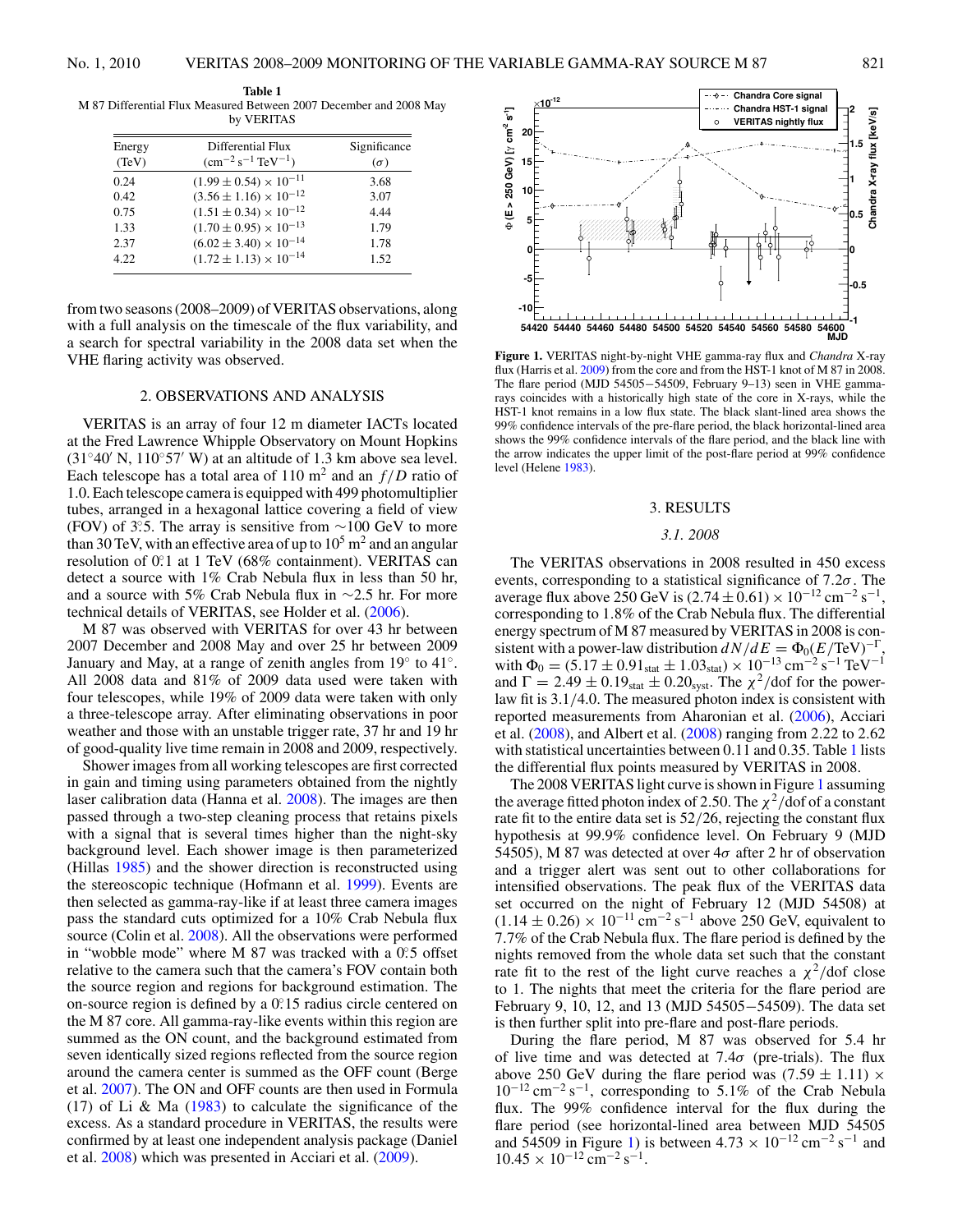

**Figure 2.** Spectra of M 87 measured at different periods by VERITAS. Data points less than 1*.*5*σ* are represented as upper limits. The power-law fit parameters are listed in Table 2. The photon energy distribution is consistent throughout different activity levels, and there is no indication of a spectral cutoff. (A color version of this figure is available in the online journal.)

**Table 2** Power-law Fit Parameters of the VHE Spectrum of M 87 in Different Epochs During 2008

| Data Set        | $\Phi_0$                                                     |               | $\chi^2$ /dof |
|-----------------|--------------------------------------------------------------|---------------|---------------|
|                 | $(10^{-13} \text{ cm}^{-2} \text{ s}^{-1} \text{ TeV}^{-1})$ |               |               |
| 2008 overall    | $5.2 \pm 0.9$                                                | $2.5 \pm 0.2$ | 3.1/4         |
| Flare state     | $15.9 \pm 2.9$                                               | $2.4 \pm 0.2$ | 3.9/4         |
| Pre-flare state | $5.6 \pm 1.5$                                                | $2.5 \pm 0.3$ | 1.3/4         |

Before the flare period (MJD 54448−54503), which included two nights immediately after the major flare observed by MAGIC (Albert et al. [2008\)](#page-6-0), M 87 was marginally detected with 13.8 hr of live time at a flux of  $(3.30 \pm 0.68) \times 10^{-12}$  cm<sup>-2</sup> s<sup>-1</sup> above 250 GeV. The 99% confidence interval for the flux during the pre-flare period (see slant-lined area between MJD 54448 and 54503 in Figure [1\)](#page-3-0) is between  $1.55 \times 10^{-12}$  cm<sup>-2</sup> s<sup>-1</sup> and  $5.05 \times 10^{-12}$  cm<sup>-2</sup> s<sup>-1</sup>. M 87 was observed for an additional 17.2 hr of live time after the flare period and was not detected. An upper limit of  $2.1 \times 10^{-12}$  cm<sup>-2</sup> s<sup>-1</sup> at 99% confidence level (Helene [1983\)](#page-6-0) is established for the post-flare period, corresponding to 1*.*4% of the Crab Nebula flux. Assuming a normal distribution for the flux measurement, the flare flux is higher than the pre-flare flux at 99.95% confidence level, and the pre-flare flux is higher than the post-flare flux at 99.8% confidence level. All of the above calculations were performed under the assumption of a constant photon index of 2*.*50.

The spectra from different periods are plotted in Figure 2 and there is no indication of a spectral cutoff. The power-law fit parameters from the overall, flare, and pre-flare spectra are displayed in Table 2. No significant difference in photon index and photon energy distribution is found between the flare and pre-flare states.

To test if there is any correlation between the spectral flux and photon index measured during different activity levels corresponding to the core, a linear test function of the form  $\Gamma = p_0 + p_1 \times \log 10 \Phi_0$  was fitted to past measurements by Aharonian et al. [\(2006\)](#page-6-0) in 2004 and Acciari et al. [\(2008\)](#page-6-0) in 2007, and the high*/*low states measured by Albert et al. [\(2008\)](#page-6-0) and by VERITAS in 2008 (see Figure 3). The measurement by HESS in 2005 is excluded in the fit due to possible contamination from the HST-1 flare. The  $\chi^2$ /dof of the linear fit is 1.7/4 and the corresponding probability of a correlation between photon index and flux is 78.6%. The fit parameter  $p_1$  is consistent with



**Figure 3.** Photon index vs. differential flux as reported by HESS in 2004 and 2005 (Aharonian et al. [2006\)](#page-6-0), by MAGIC in 2008 (overall, flare, and non-flare; Albert et al. [2008\)](#page-6-0), and by VERITAS in 2007 (Acciari et al. [2008\)](#page-6-0) and 2008 (overall, flare, and pre-flare). All spectra are compatible within their statistical errors. A linear correlation fit between photon index and flux has the same probability as a constant photon index fit.

(A color version of this figure is available in the online journal.)

zero. Fitting a constant photon index gave a  $\chi^2$ /dof of 2.7/5 and a corresponding probability of 74*.*6%. No significant correlation is found between the photon index and the flux.

At the time of the flare detected by VERITAS, *Chandra* measured the core X-ray flux at a historical maximum, at 4*.*1*σ* above the mean core flux between 2000 and 2009, and exceeding the flux from the HST-1 knot (see Figures [1](#page-3-0) and [4;](#page-5-0) Harris et al. [2009\)](#page-6-0). The peak core X-ray flux measured by *Chandra* during the observation period of VERITAS was 2.3 times the average core X-ray flux, with the average calculated excluding this flare data point. While the HST-1 knot X-ray flux during this period fluctuated  $\pm 10\%$  from the average and is relatively steady when compared to the core emission. Figure [5](#page-5-0) shows the fractional change per year (fpy) first presented in Harris et al. [\(2009\)](#page-6-0). Around the 2008 VHE gamma-ray flare period, the *Chandra* core fpy is more variable than that of the *Chandra* HST-1 fpy measurement. The definition of fpy is repeated below (Harris et al. [2009\)](#page-6-0):

$$
fpy = \frac{I_2 - I_1}{I_i \Delta t},\tag{1}
$$

$$
\sigma_{\text{fpy}} = \frac{1}{\Delta t} \times \frac{I_j}{I_i} \times \sqrt{\left(\frac{\sigma_1}{I_1}\right)^2 + \left(\frac{\sigma_2}{I_2}\right)^2},\tag{2}
$$

where *I* is the X-ray intensity measured by *Chandra* and  $\Delta t$  is the time between the two intensity measurements in units of year. If the X-ray intensity is increasing (i.e.,  $I_2 > I_1$ ), then  $i = 1$  and  $j = 2$ ; if the X-ray intensity is decreasing (i.e.,  $I_2 < I_1$ ), then  $i = 2$  and  $j = 1$ .

## *3.2. 2009*

The VERITAS observations in 2009 resulted in 134 excess events at a significance of  $4.2\sigma$ . The  $\chi^2$ /dof of a constant rate fit to the entire data set is 23*/*18 and no significant variability was observed in the 2009 data set. The average flux above 250 GeV is (1.59 ± 0.39) ×  $10^{-12}$  cm<sup>-2</sup> s<sup>-1</sup> assuming a photon index of 2*.*50. This corresponds to 1*.*1% of the Crab Nebula flux and is consistent with the reported *Fermi*-LAT spectrum (Abdo et al. [2009\)](#page-6-0). The 2009 flux is below the 2008 pre-flare flux at the 98.5% confidence level, but above the 2008 post-flare flux at the 87.6% confidence level. Figure [5](#page-5-0) shows the light curves of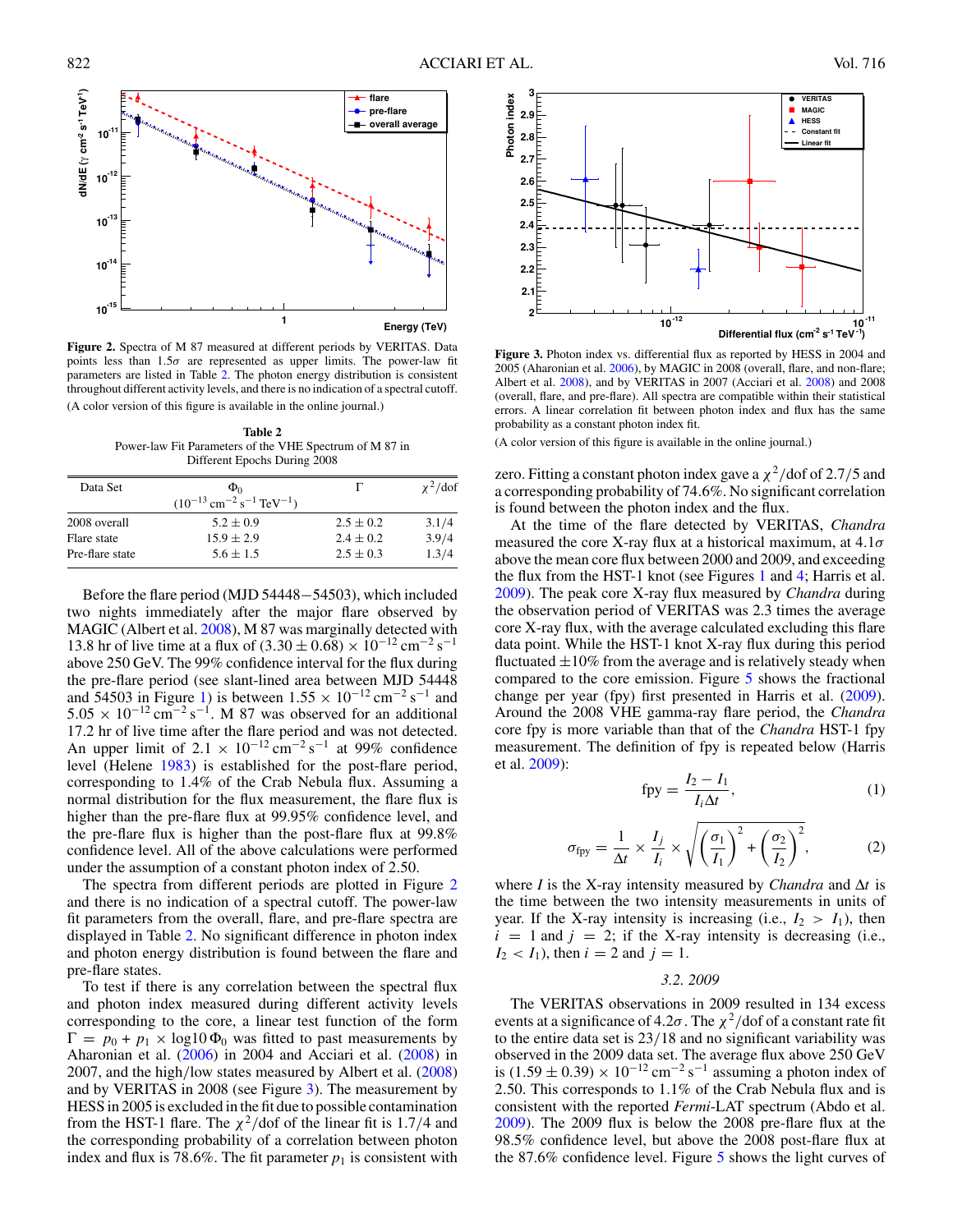<span id="page-5-0"></span>

**Figure 4.** M 87 yearly VHE gamma-ray (Aharonian et al. [2003,](#page-6-0) [2006;](#page-6-0) Acciari et al. [2008;](#page-6-0) Albert et al. [2008\)](#page-6-0) and X-ray fluxes (Harris et al. [2009\)](#page-6-0). The VHE gamma-ray flux is for energy >730 GeV due to the original flux scale used in the HEGRA paper. This yearly flux plot is first presented in Acciari et al. [\(2008\)](#page-6-0) and is now updated with 2008 and 2009 data. Gray areas represent the range of variable VHE fluxes observed that year to give a more accurate picture of the flux level of M 87. (A color version of this figure is available in the online journal.)



**Figure 5.** Upper panel: VERITAS night-by-night VHE gamma-ray flux and *Chandra* X-ray flux from the core and from the HST-1 knot of M 87 in 2008 (Harris et al. [2009\)](#page-6-0) and 2009. Lower panel: *Chandra* X-ray flux fpy, see the text for definition (Harris et al. [2009\)](#page-6-0).

both 2008 and 2009 observed by VERITAS and the X-ray flux measured by *Chandra* for the core and the knot HST-1, along with the fpy of *Chandra* X-ray flux.

During the 2009 observation period, *Chandra* took a flux measurement every 40–50 days. The HST-1 flux measured by *Chandra* is steadily declining at a rate of 5%–10% when compared to the previous flux  $(\delta I/I_1)$ . The core flux, however, is mostly increasing by as much as 18%. The lack of VHE activity during this period suggests a possible association between VHE flares and significant changes in the X-ray flux such as the one seen in 2008 where the core fpy is more variable than in 2009 (see Figure  $5$ ).

## 4. DISCUSSION

The proximity of M 87 and its misaligned jet have enabled the study of its jet morphology in a broad range of energies. Flaring activities from individual jet features have been observed in radio, optical, and X-rays in parallel (Cheung et al. [2007\)](#page-6-0). Modeling of the particle acceleration yields several possible VHE emission origins. Even though the VHE gamma-ray technique cannot resolve individual features of M 87, the rapid variability reported by Aharonian et al. [\(2006\)](#page-6-0) and Albert et al. [\(2008\)](#page-6-0) has constrained the size of the VHE emission region to  $\langle 2.6\delta R_s,$  where  $\delta$  is the relativistic Doppler factor and  $R_s$  is the Schwarzschild radius of the M 87 black hole